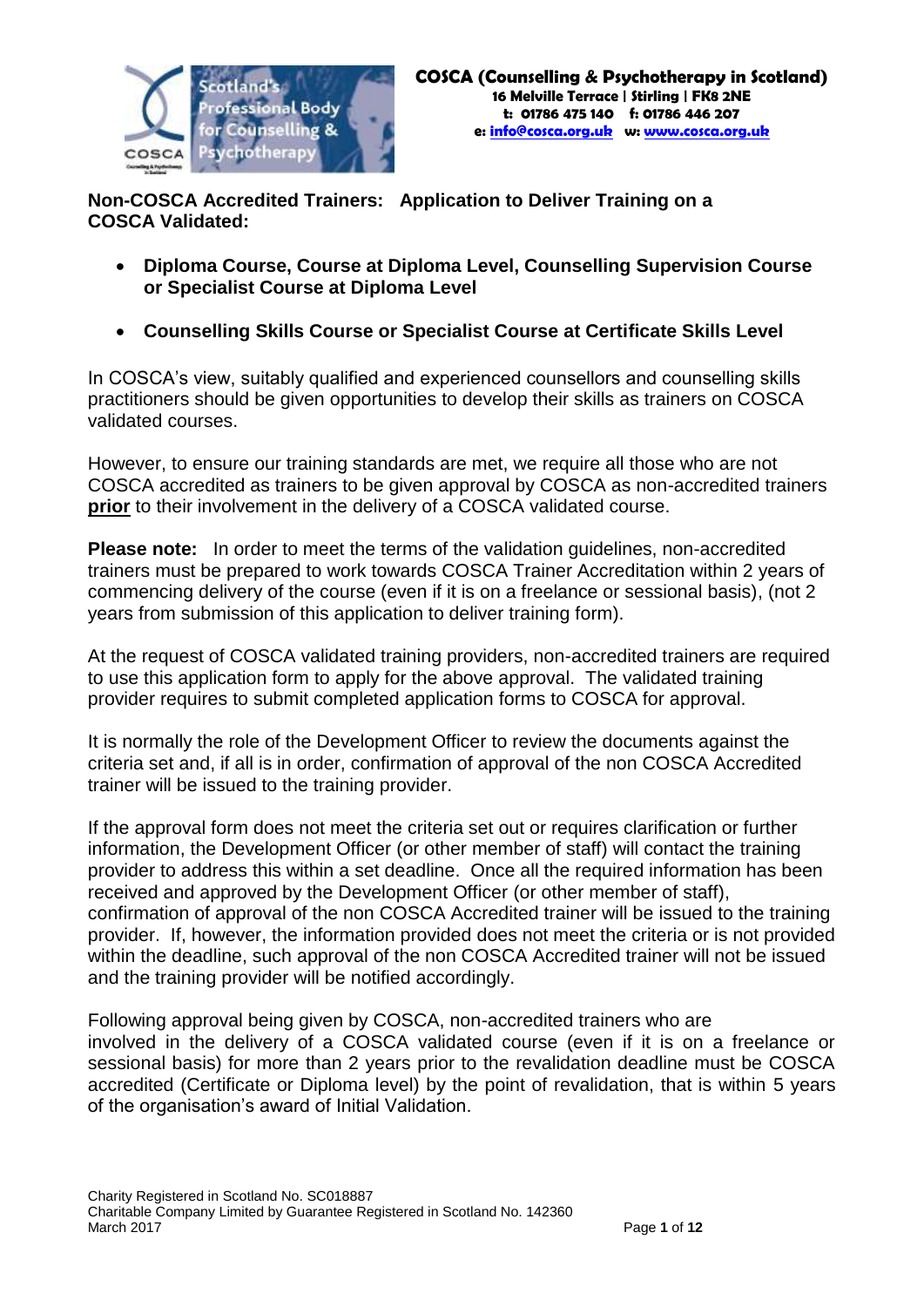## **1. Personal Details of Non COSCA Accredited Trainer**

| Surname:       |  |
|----------------|--|
| First Name:    |  |
| Address:       |  |
| Email address: |  |
| Telephone No.: |  |

# **2. Course(s) for which Approval is Requested**

| Title of Course(s):                                     |  |
|---------------------------------------------------------|--|
| <b>Validation Level:</b><br>(Diploma/Skills)            |  |
| Name of COSCA<br><b>Validated Training</b><br>Provider: |  |
| Contact Person within that<br>organisation:             |  |
| Address:                                                |  |
| Email address:                                          |  |
| Telephone No.:                                          |  |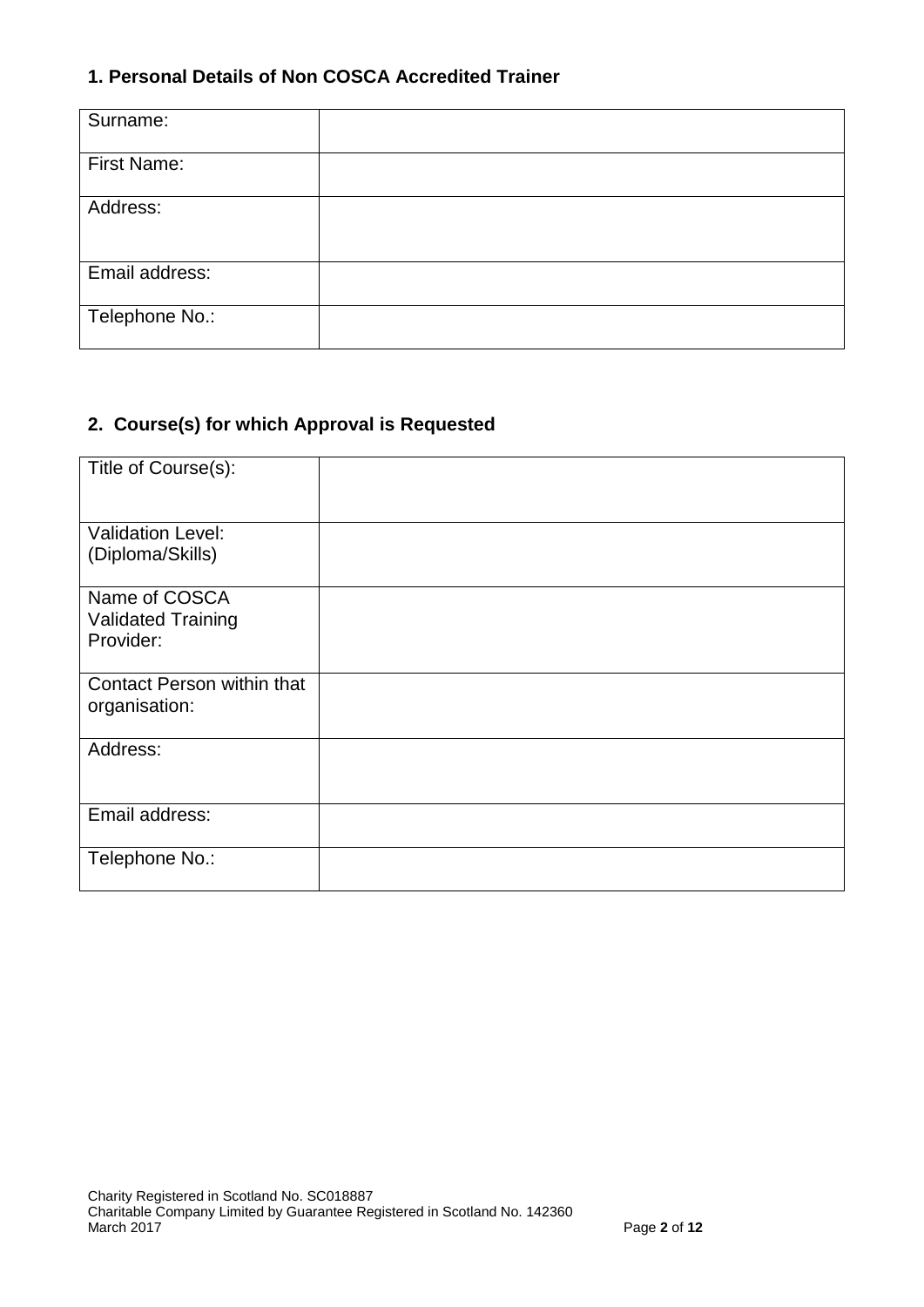#### **3. Core Training/Theoretical Knowledge**

*NOTE: Please complete only the section below that applies to the course that you will be delivering*

## **3.1 Diploma Courses, Diploma Level Courses, Specialist Courses at Diploma Level, Counselling Supervision Courses**

### **Criteria**

You must have successfully completed a COSCA validated diploma or equivalent in counselling or psychotherapy.

#### **Evidence**

The successful completion of a COSCA or equivalent diploma in counselling/psychotherapy, giving the name, month and year of the qualification award, provider and location of the course, with relevant evidence of certification.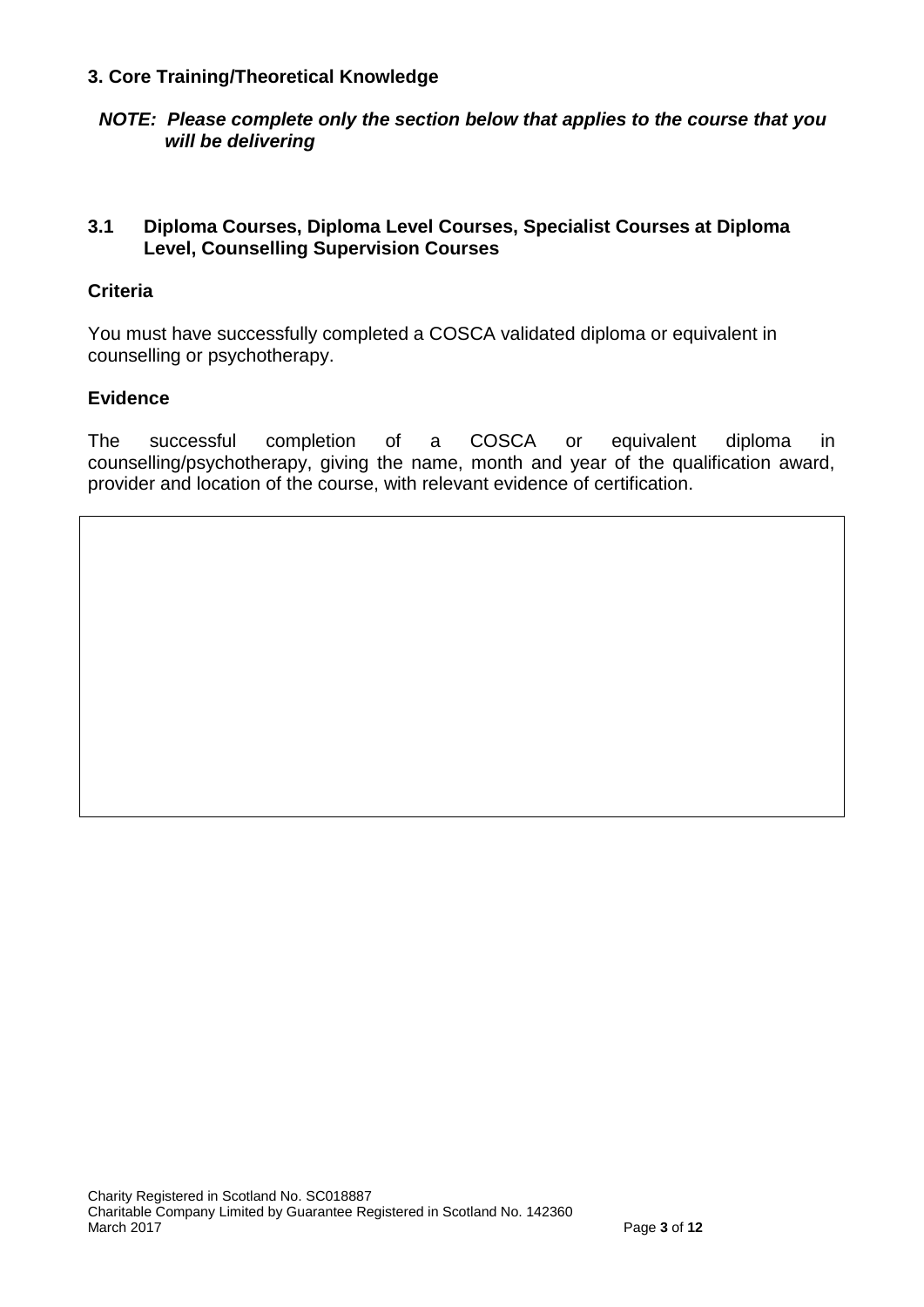# **3.2 Counselling Skills Courses and Specialist Courses at Counselling Skills Level**

# **Criteria**

You must have successfully completed the COSCA Counselling Skills Course or equivalent.

## **Evidence**

The successful completion of the COSCA Counselling Skills Course or equivalent, giving the name, month and year of the qualification award, provider and location of the course, with relevant evidence of certification.

## **4. Experience as a Counsellor/Counselling Skills Practitioner**

## **4.1 Diploma Courses, Diploma Level Courses, Specialist Courses at Diploma Level and Counselling Supervision Courses**

#### **Criteria:**

You must be a qualified and practising counsellor with at least 2 years supervised postqualifying experience as a counselling/psychotherapy practitioner.

#### **Evidence:**

A statement of your supervised counselling practice over the last two years, showing the number of practice hours per annum and the work setting e.g. agency/private.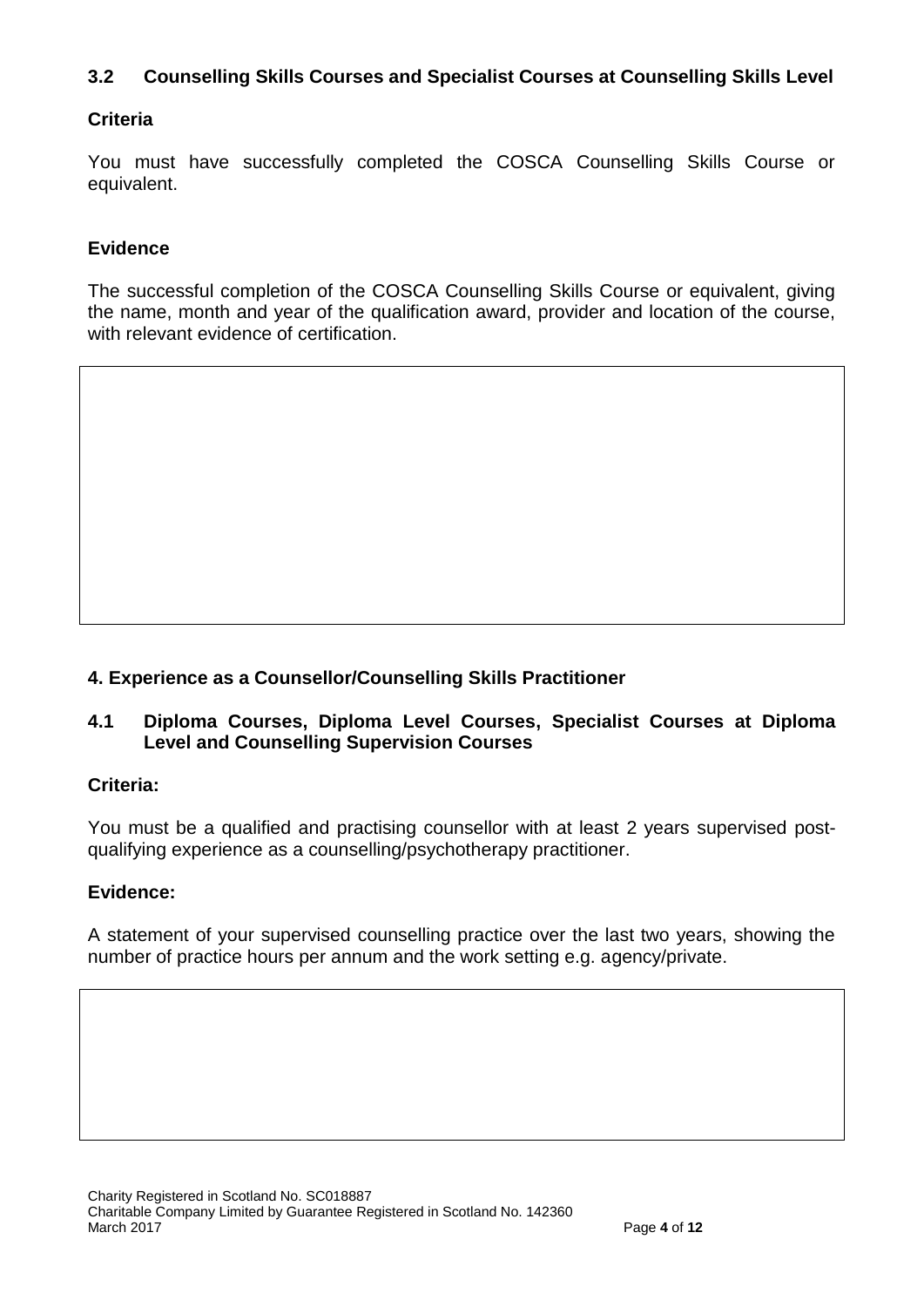# **4.2 Counselling Skills Courses and Specialist Courses at Counselling Skills Level**

# **Criteria:**

You must be a qualified and practising counselling skills practitioner with at least one-year post-qualifying experience.

## **Evidence:**

A statement of your current practice of counselling skills over the last year. This could be, for example, as a befriender, mentor, advocate, mediator, nurse, mental health worker, social worker etc., or in informal settings with, for example, family, friends, and/or colleagues.

Applicants providing information on their use of counselling skills in informal settings are encouraged to distinguish their use of counselling skills as learned from the COSCA Certificate or from the helping relationships they had prior to doing the above Certificate.

# **5. Experience as a Counselling Supervisor (Counselling Supervision Course)**

#### **Criteria:**

You must have:

- $\checkmark$  450 hours of counselling practice experience over a maximum of 4 years
- $\checkmark$  200 hours of supervised supervision practice over a maximum of 4 years
- $\checkmark$  Currently in practice as a counsellor and supervisor
- $\checkmark$  Training in supervision (this may be formal or informal; if informal, some account must be given as to how this has taken place)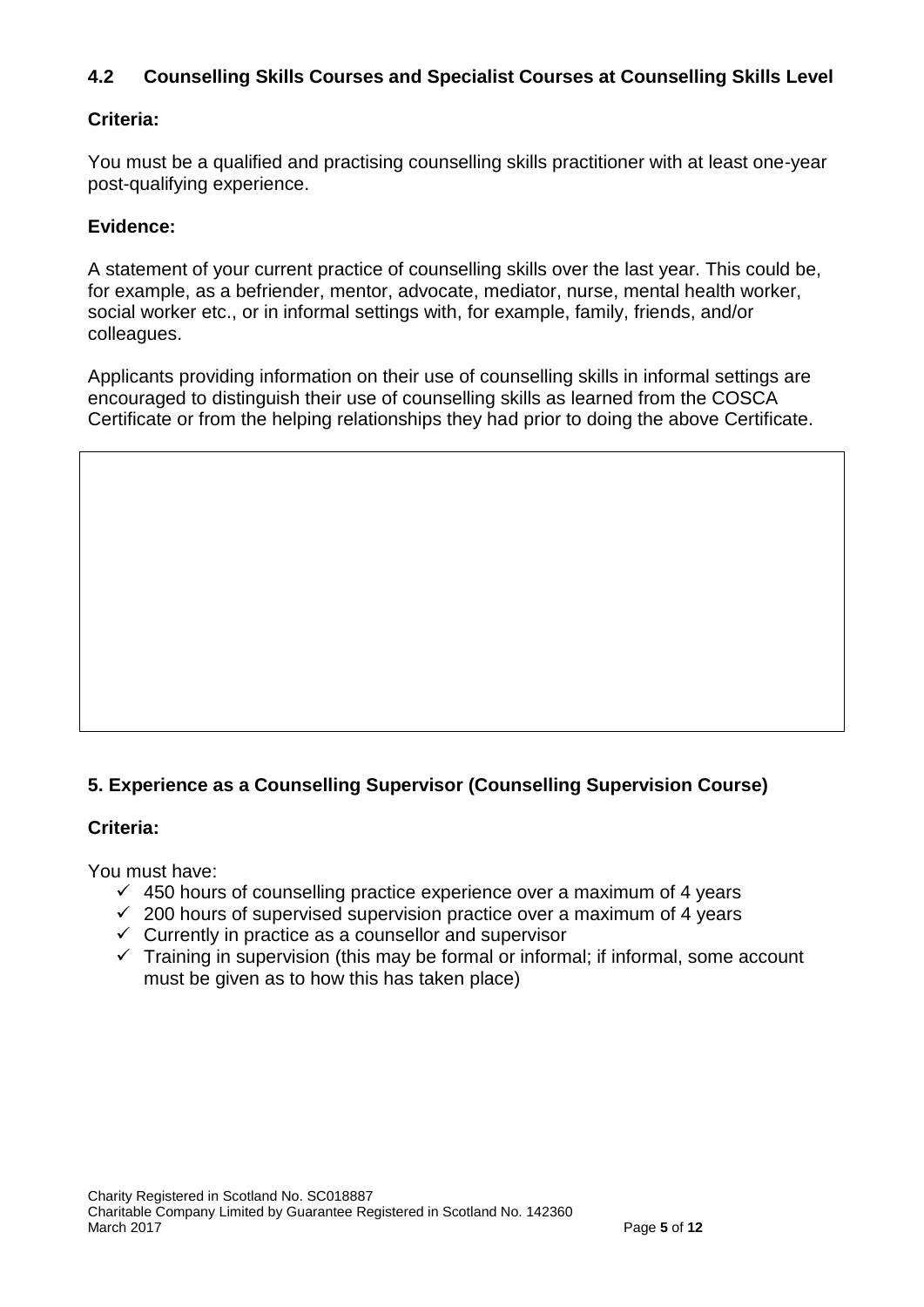# **Evidence:**

- $\checkmark$  a statement of your supervised counselling practice over the last 2 years showing the number of practice hours per annum and the work setting, e.g. agency/private
- $\checkmark$  a statement of your work as a supervisor over the last 2 years

# **6. Experience of providing training events or workshops**

#### **Criteria:**

You must have experience of providing training events or workshops.

#### **Evidence**:

A statement of your experience of providing training events or workshops within the last 5 years and having some experience of large group facilitation.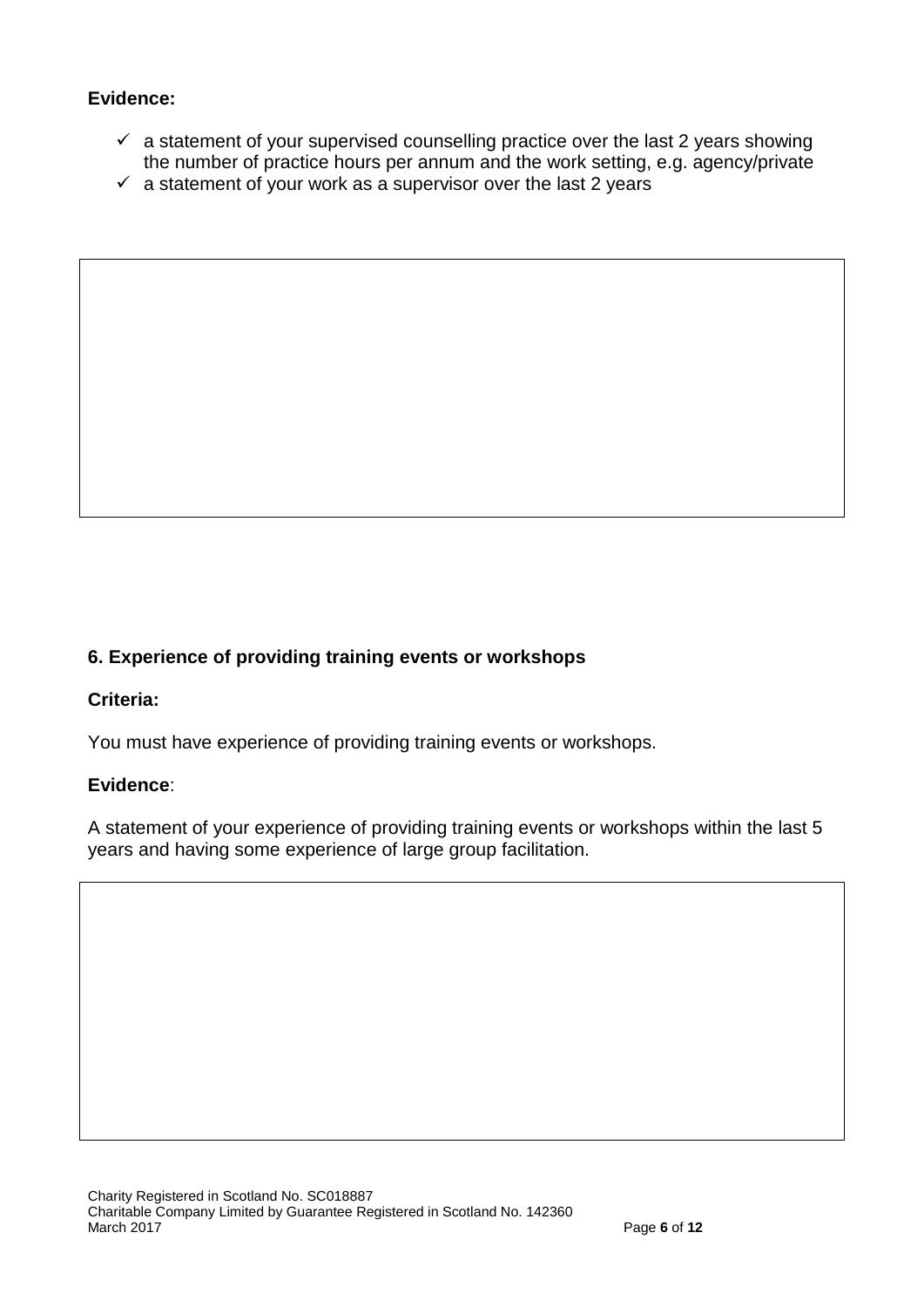## **7. COSCA Membership and Trainer Accreditation**

Will you be eligible to apply for membership of COSCA and COSCA Trainer Accreditation within 2 years of being awarded approval as a non-accredited trainer. Please see [www.cosca.org.uk](http://www.cosca.org.uk/) under accreditation/trainer and membership/individual.

| $\overline{\phantom{a}}$<br>ნა | мı<br>$\sim$ |  |
|--------------------------------|--------------|--|

If No, please give details below.

#### **8. Relevant Academic and Professional Training Qualifications/Courses**

Do you have any academic and/or professional training qualifications that are relevant to your role as a trainer?

Yes | | | No

If yes, please provide evidence, e.g. copy of qualification

Evidence enclosed: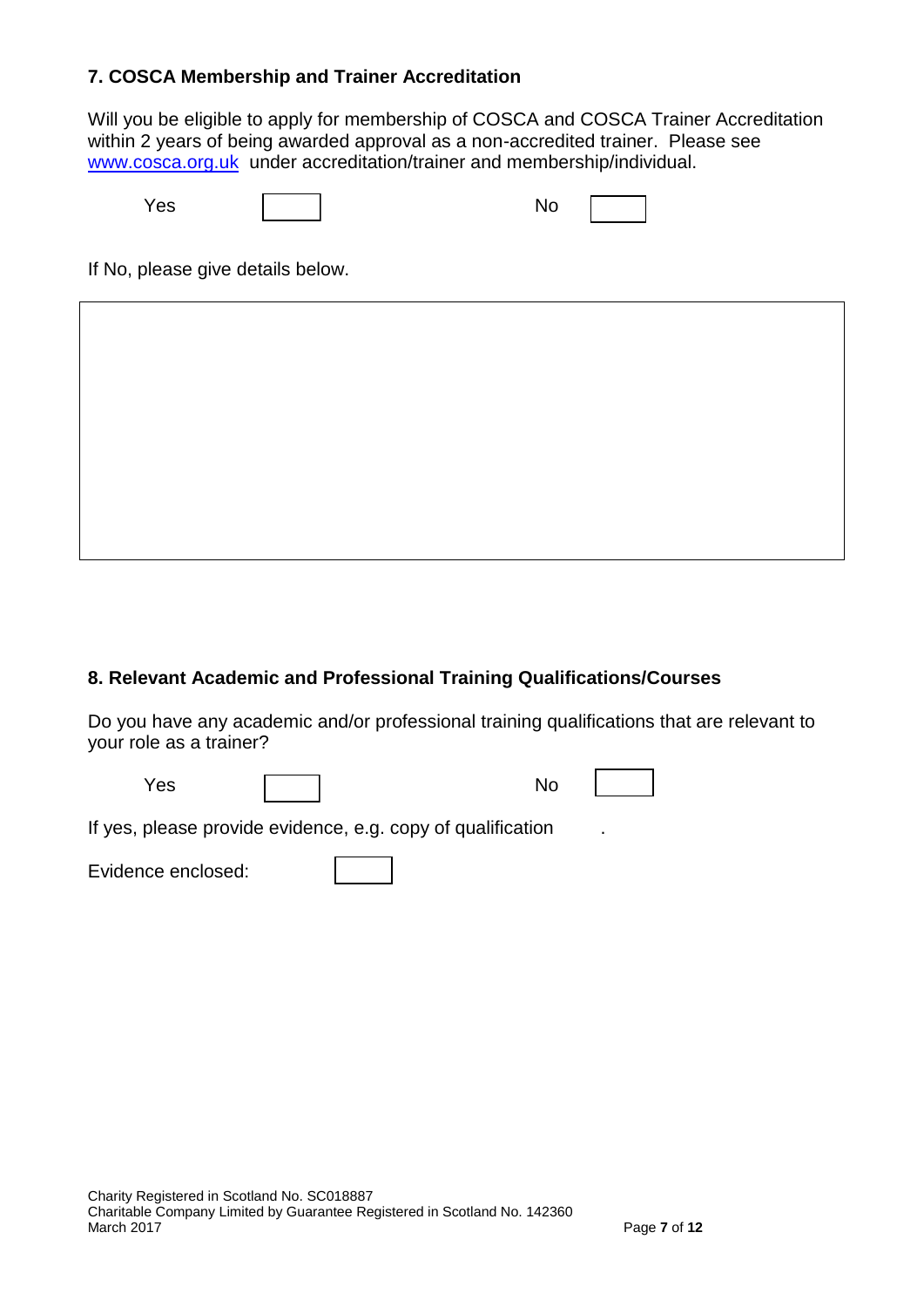# **9. Training for Trainers Qualifications/Courses**

Do you have any training for trainers qualifications that you have and/or courses that you have successfully completed? (COSCA's list of acceptable training for trainers qualifications for trainer accreditation can be found in appendices 2 and 3 of the trainer accreditation guidelines. Please see our website under accreditation/trainers. [www.cosca.org.uk\)](http://www.cosca.org.uk/)

| Yes                                                              |  |  | <b>No</b> |  |
|------------------------------------------------------------------|--|--|-----------|--|
| If yes, please provide evidence, e.g. copy of qualification      |  |  |           |  |
| Evidence enclosed:                                               |  |  |           |  |
| <b>10. Other Relevant Experience</b>                             |  |  |           |  |
| Do you have other experience relevant to your role as a trainer? |  |  |           |  |
| Yes                                                              |  |  | <b>No</b> |  |
| If yes, please give details below.                               |  |  |           |  |
|                                                                  |  |  |           |  |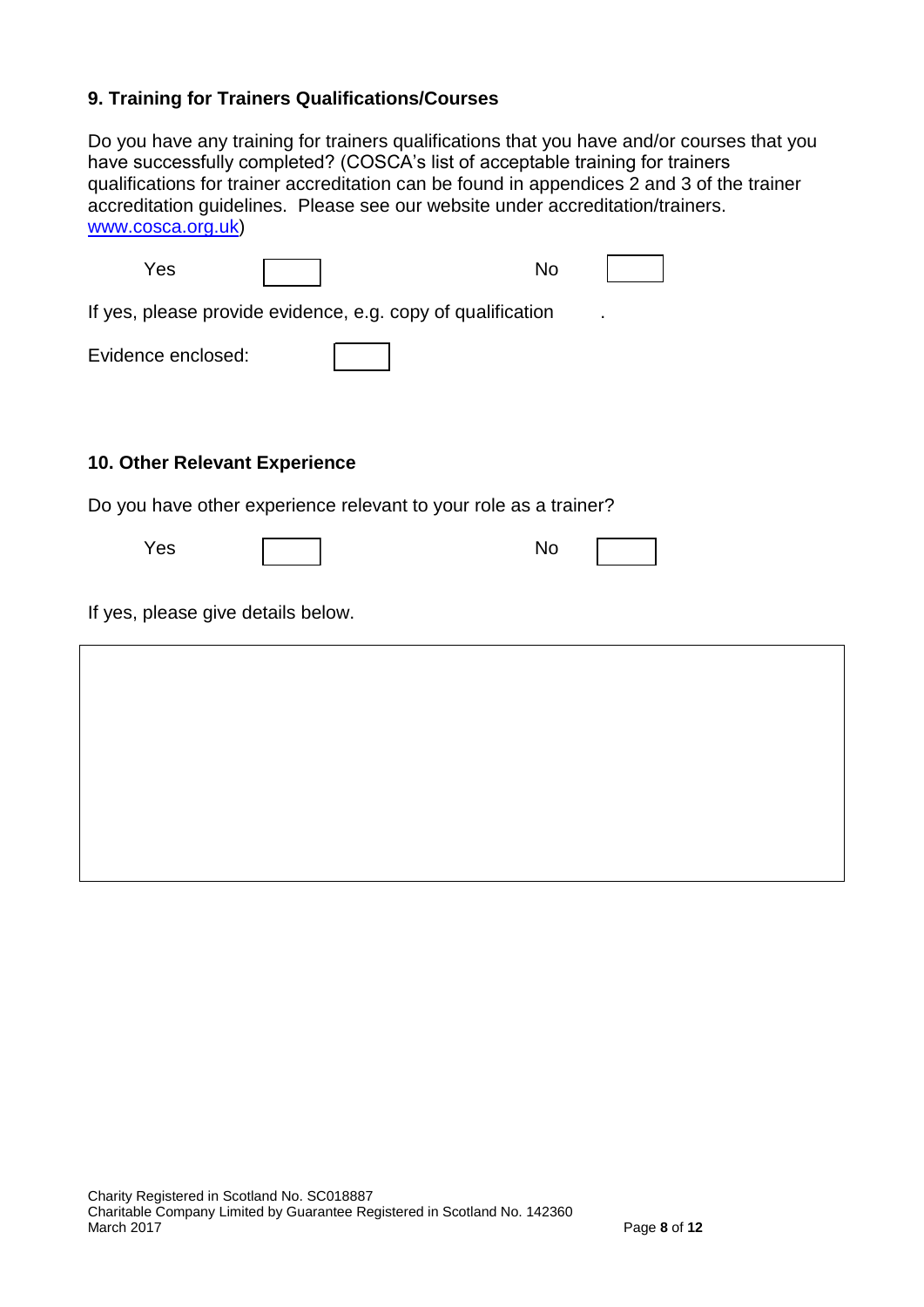## **11. Membership of Relevant Professional Bodies**

Are you currently a member of any relevant professional bodies?

Yes | | | No

If yes, please give details below.

### **12. Professional Practice**

Information given below will not necessarily exclude you from being approved as a nonaccredited trainer.

 $\triangleright$  Have you had membership of any professional counselling/psychotherapy body withdrawn?

Yes | | | No

If your answer is **YES**, please give details.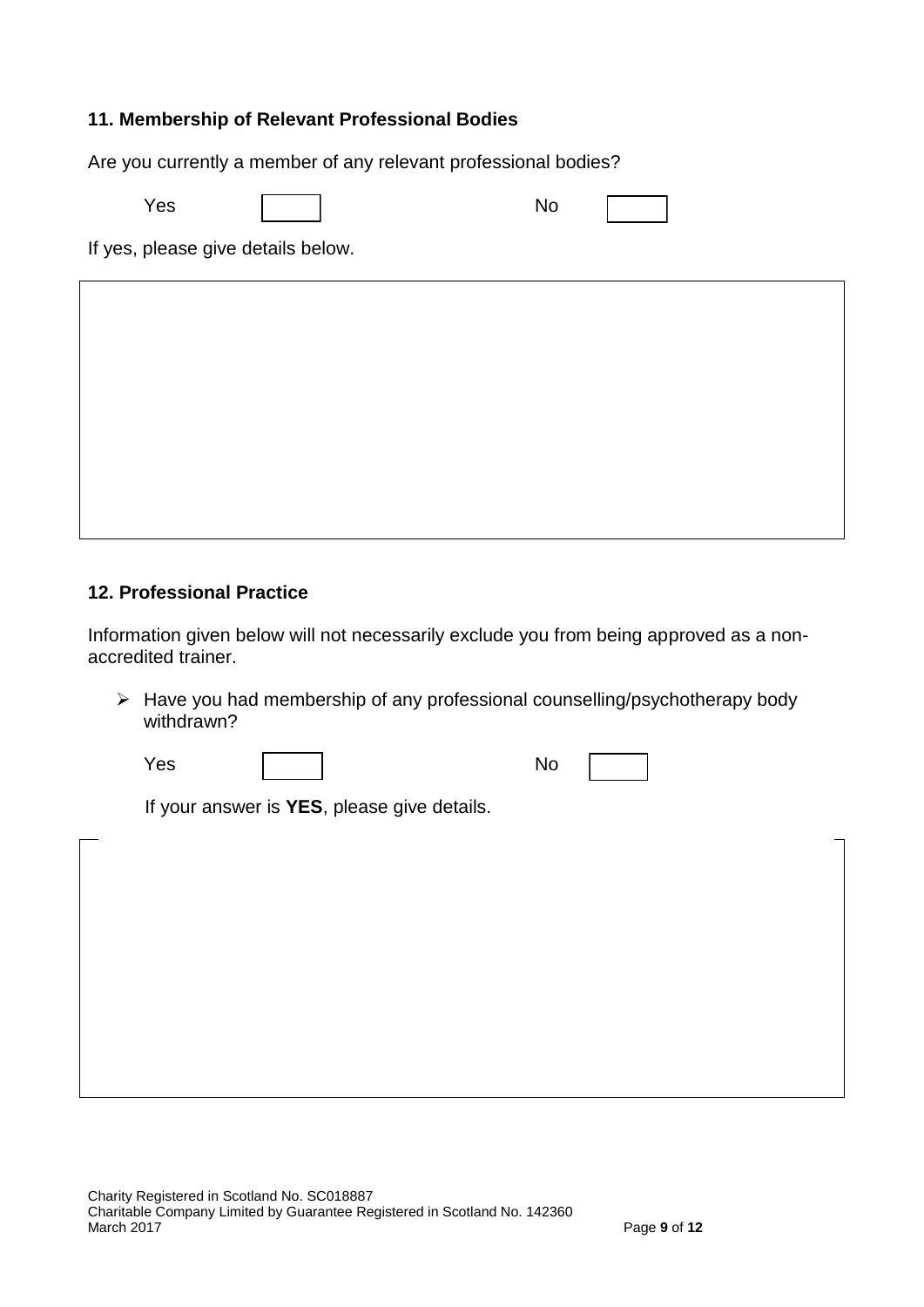$\triangleright$  Do you have any criminal or civil convictions (spent or unspent) or proceedings pending against you?

| Yes<br>No |  |
|-----------|--|
|-----------|--|

If your answer is **YES**, please give details.

 Do you have any professional complaint or disciplinary proceeding brought against you which was successful or is currently pending?

Yes | | No

If your answer is **YES**, please give details.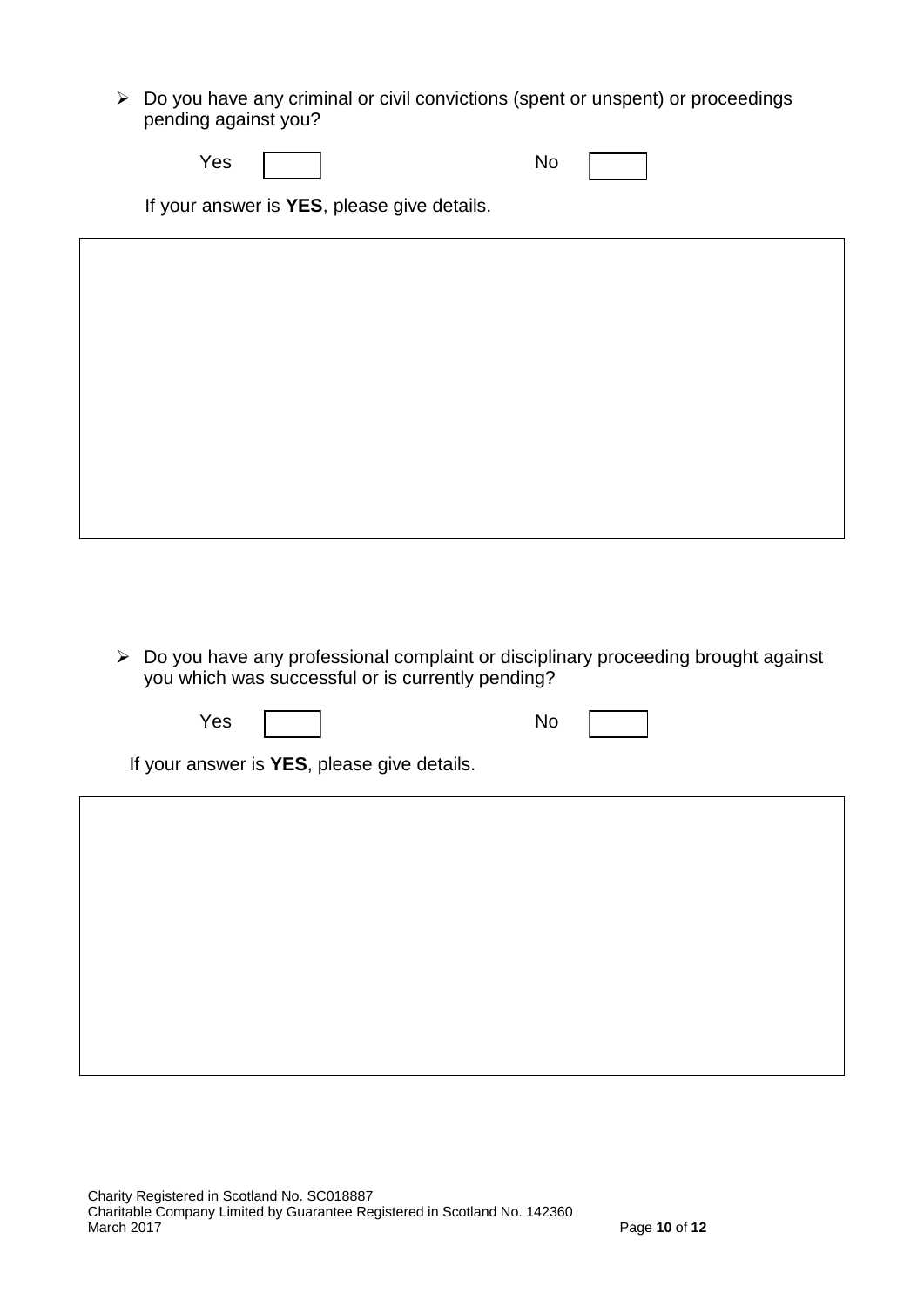Have you ever been listed as barred under the Protecting Vulnerable Groups Scheme/Disclosure Scotland?

| Yes |  | -Nr<br>. . J |  |  |
|-----|--|--------------|--|--|
|-----|--|--------------|--|--|

If your answer is **YES**, please give details.

 $\triangleright$  Are you currently listed as barred under the Protecting Vulnerable Groups Scheme/Disclosure Scotland?

| Yes | <b>NO</b> |  |
|-----|-----------|--|
|     |           |  |

If your answer is **YES**, please give details.